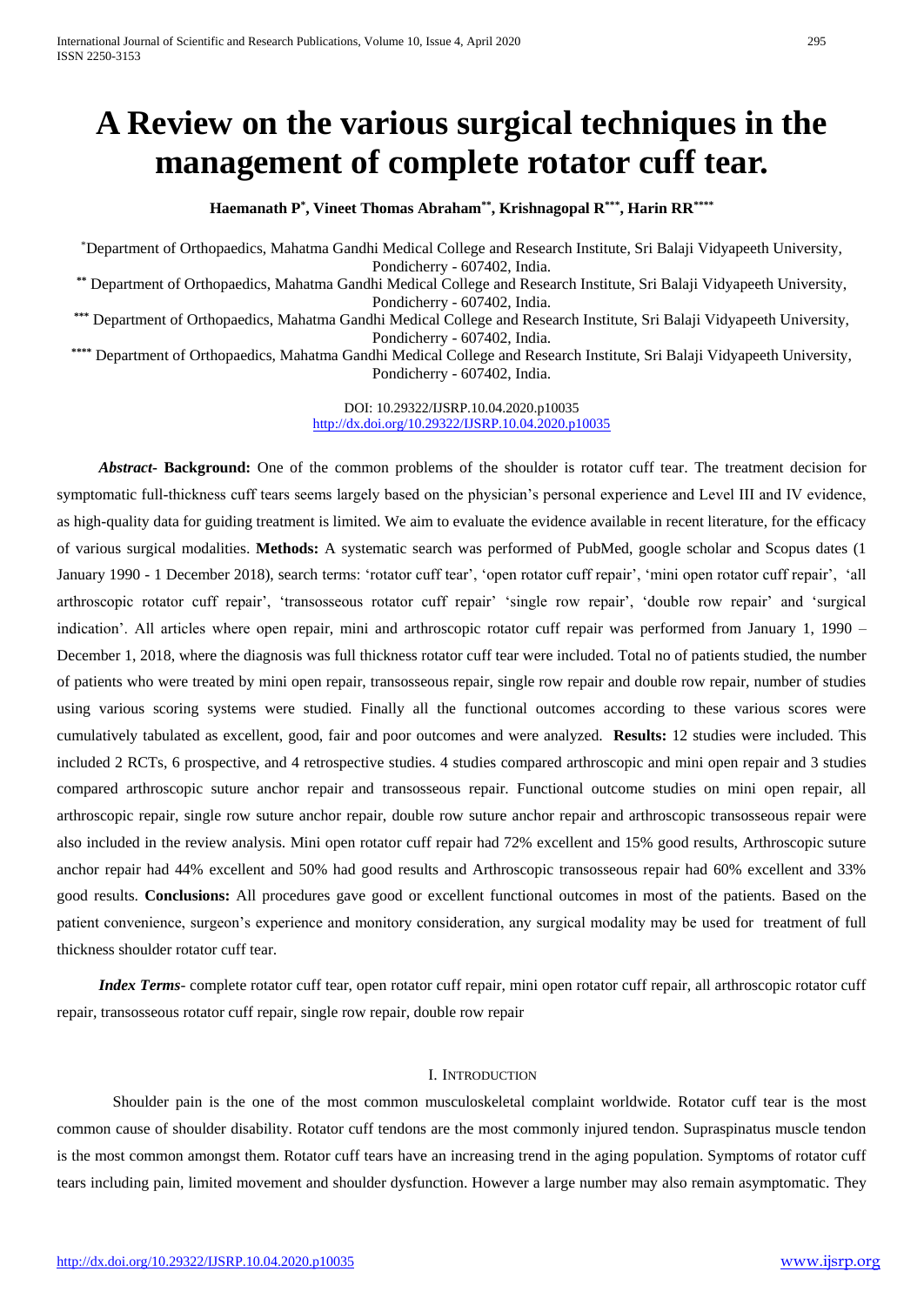are subdivided into partial-thickness tears and full-thickness tears. Partial thickness tear can be managed conservatively, whereas complete tears require surgery unless contraindicated.<sup>1</sup>

The various surgical modalities of treatment of complete rotator cuff tear: open, mini open repair and arthroscopic rotator cuff tear, with either suture anchor or transosseous repair<sup>2</sup> .

Unfortunately, the treatment decision for symptomatic full-thickness cuff tears seems largely based on the physician's personal experience and Level III and IV evidence, as high-quality data for guiding treatment is limited<sup>2</sup>. Understanding the true risk of operative care is very important in allowing for careful consideration of treatment options. Risks include infection, bleeding, prolonged hospital stay, retears and suboptimal functional recovery.<sup>3</sup>

The aim of this article is to provide a comprehensive review on improvement in the functional outcome scores following various modern modalities of rotator cuff repair.

# II. METHODOLOGY

A comprehensive systematic review of the available literature in the English language was performed using PubMed, Google scholar and Scopus searches (1 January 1990 - 1 December 2018). We used the search term/combination(s): (complete rotator cuff tear and observation/ open rotator cuff repair / mini open rotator cuff repair / all arthroscopic rotator cuff repair / transosseous rotator cuff repair / single row repair / double row repair). The search was completed, independently, by the author in December of 2019. Initially, the abstracts were identified by title and compiled by the same Author.

After the provisional list of articles were identified and collected. We included all articles where open repair, mini open and arthroscopic rotator cuff repair was performed from January 1, 1990 –December 1, 2018 done on skeletally matured patients, where the diagnosis was full thickness rotator cuff tear. We excluded articles which were non-English study, published before 1990, studies on partial thickness rotator cuff tear, frozen shoulder, impingement syndrome, studies with concomitant lesions of labrum.

These articles were tabulated under the headings as the year of study, surgical technique assessed, number of patients studied, scoring system used and interpretation of the functional score. Total no of patients studied and the no of patients treated by mini open repair, transosseous repair, single row repair and double row repair were derived. Number of studies using various scoring systems as UCLA, ASES, Constant and Murley score, VAS score etc, was identified and the average scores according to these scores for each surgical procedure was calculated. Finally all the functional outcomes according to these various scores were cumulatively tabulated as excellent, good, fair and poor outcomes and were analysed.<sup>4</sup>

# III. RESULTS

A total of 38 studies were identified, of which 12 studies fitted into our inclusion and exclusion criteria. These 12 studies included 850 shoulders following rotator cuff repair, were systematically analyzed on the basis of functional outcome score and tabulated in Table 1. Out of 12 studies, 7 studies were comparative studies including 4 studies comparing arthroscopic and mini open repair and 3 studies comparing arthroscopic suture anchor repair and transosseous repair. Functional outcome studies on mini open repair, all arthroscopic repair, single row suture anchor repair, double row suture anchor repair and arthroscopic transosseous repair were also included in the review analysis. Constant Murley score and UCLA score were the most commonly used score each used in 5 studies. DASH score was used in 4 studies and ASES score was used in 2 studies. As per 4 studies on mini open repair of rotator cuff using UCLA score, the average post-operative score was 31.8. 2 studies which evaluated mini open repair of rotator cuff using ASES score had an average score of 93.5. 3 studies each using UCLA, ASES and DASH scoring systems evaluated arthroscopic rotator cuff repair had an average score of 31.66, 92.4 and 3.76 respectively, whereas Constant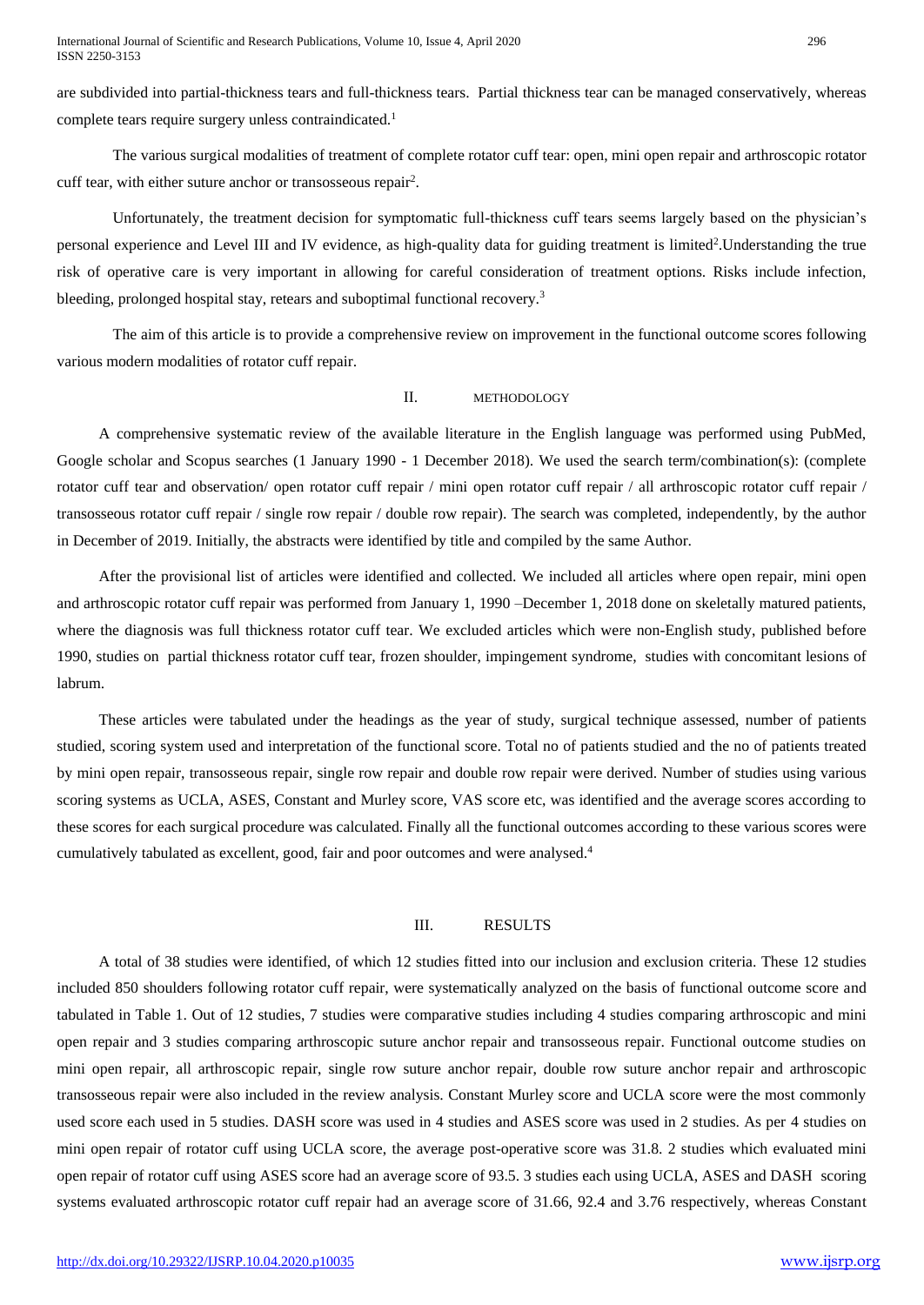International Journal of Scientific and Research Publications, Volume 10, Issue 4, April 2020 297 ISSN 2250-3153

and Murley scoring was used in 4 studies to evaluate the same procedure with an average score of 75.69. DASH score was used to evaluate transosseous repair in 3 studies with average score of 4.5. 2 studies each used UCLA and Constant and Murley scores with an average score of 36.15 and 69 respectively. The comparative studies revealed that there is no significant difference in functional outcome scores either in arthroscopic or mini open repair or between suture anchor repair and transosseous repair using arthroscopic technique. Most of the rotator cuff repair patients evaluated, irrespective of the surgical procedure, had excellent or good results in the various outcome scores they were evaluated with, as tabulated in table 2. Mini open rotator cuff repair had 72% excellent and 15% good results, Arthroscopic suture anchor repair had 44% excellent and 50% had good results and Arthroscopic transosseous repair had 60% excellent and 33% good results.

## IV. DISCUSSION

Surgical repair is the gold standard in patients unresponsive to conservative management.<sup>5,6</sup> In the last 2 decades comparable functional results have been observed in patients undergoing open, mini-open, and arthroscopic repair.<sup>7,8</sup>The goal of rotator cuff repairs is to achieve high initial fixation strength, minimize gap formation, maintain mechanical stability with cyclic loading, and optimize the biology of the tendon-bone "healing zone" until the cuff heals biologically to the bone.<sup>9</sup>

Mini open technique became popular in the 1990s because it preserves the deltoid origin, allows for strong suture fixation, and involves a shorter learning curve. **Paulos LE** and **Kody MH** reviewed their results of mini-open repairs through a lateral deltoid splitting approach combined with arthroscopic subacromial decompression in 18 patients with a follow-up of 46 months. UCLA scores revealed good to excellent results in 16 patients. The two unsatisfactory results were in cases of workers' compensation with pending claims. The two patients who had poor outcomes complained of pain localized to the acromioclavicular joint. Pain scores improved from an average of 1.6 to 7.6. UCLA scores improved from 2.5 to 8.4. Paulos and Kody recommended mini open repairs for patients with tears retracted less than 2 cm, regardless of size, and acute tears that could easily be mobilized and concluded, when used for patients with chronic impingement and rotator cuff tear, provides acceptable clinical results with minimal morbidity $10$ .

**Blevins FT** *et al*.reported on 64 patients who underwent mini-open repairs. Approximately 83% of patients demonstrated weakness before the procedure, and only 22% did afterward. The Hospital for Special Surgery Shoulder Score showed 83% good to excellent results at follow-up at 29 months. No correlation between cuff tear size and shoulder score was evident in this study. Blevins et al concluded that this is a safe and effective therapy for patients with tear of the rotator cuff of various sizes but mobilization of large or massive tears was more difficult.<sup>11</sup>

A study by **Baker CL** and **Liu SH** compared open repair with mini open and found equally effective results in terms of relief of pain and functional outcomes<sup>12</sup>. Indications for a mini-open surgical approach are a full-thickness tear of rotator cuff avulsion type tear off the greater tuberosity, deep partial tears, greater than 50%, are also an indication for repair. The mini-open approach is most appropriate for small- to medium-sized tears encompassing a one-tendon tear of the supraspinatus, or possibly a two-tendon tear of the supraspinatus and the upper half of the infraspinatus. The mini-open approach, while well established for supraspinatus tears, is contraindicated in those patients with subscapularis involvement. Mini-open approach in revision rotatorcuff repairs would compromise the ability to release previous postsurgical scarring and adequately expose the rotator cuff in a revision situation<sup>13</sup>.

**Weber SC** and **Schaefel R** reviewed the results of mini-open repairs versus those of traditional open repairs in a retrospective study in 1993. A total of 69 open repairs and 60 mini-open repairs were performed for patients with small to moderate-sized tears with follow up of minimum of 2 years. Patients in the mini-open-treated group used significantly less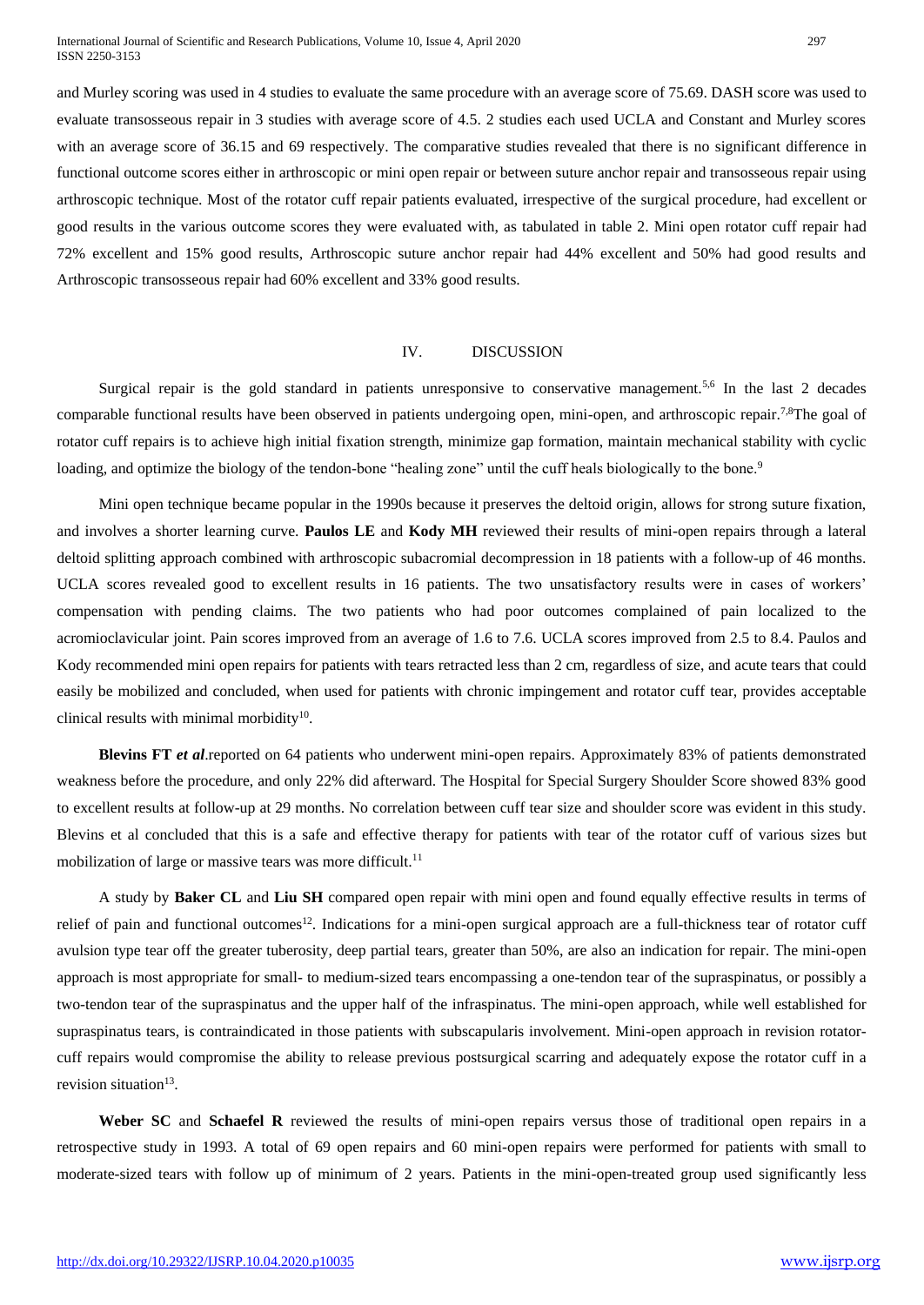parenteral narcotics and had shorter hospital stays. The results between the two groups were not significantly different, but the lower morbidity rate and cost were believed to be significant advantages.<sup>13</sup>

Arthroscopic repair of the rotator cuff is the most commonly performed surgical procedure in the current era.**Seung-Ho Kim et al** compared the outcomes of repair of rotator cuff using arthroscopy for medium and large rotator cuff tears with the outcomes for mini-open repair of similar tears. They concluded the outcome scores were similar in both group and the results were equivocal $14$ .

**Lana Kang et al**, in their study, compared the early functional outcome of mini-open and arthroscopic rotator cuff repair. A total of 128 patients were studied. At the end of 3 and 6 months, both MORCR and ARCR showed significant improvement in all patient-derived outcome parameters (P .0001) except for three SF-36 variables. The improvements in the SF-36 bodily pain score at the end of 3 months postoperatively (P .041) and the VAS pain score at the end of 6 months postoperatively (P .03) were better for ARCR. In the study it was found that the early functional outcomes of MRCR and ARCR of small- and medium-sized rotator cuff tears are nearly equivalent. In light of the advantages of ARCR that motivate its popularity, this is an unexpected finding. However, an equally important result of this study was the finding that ARCR was associated with statistically significant improvement in the SF-36 bodily pain score and VAS pain score at the end of 3 and 6 months respectively (P .041 and .03, respectively)<sup>15</sup>.

**Köse, K. Ç et al** compared all-arthroscopic cuff repair (ARCR) and mini-open rotator cuff repair (MORCR) methods with regard to clinical outcomes and costs. Tear sizes (P=0.68), pre- and postoperative Constant–Murley and UCLA scores (P=0.254) and satisfaction levels did not differ significantly between groups. However, the differences noted between pre- and postoperative Constant–Murley and UCLA scores were statistically significant within the two groups. The results suggest that ARCR shows similar clinical results but at a higher cost compared with MORCR $16$ .

**Junji Ide et al** compared the results of all the arthroscopically repaired full-thickness rotator cuff tears including massive tear with those of open repair. The arthroscopic group consisted of 50 patients and the open group 50 patients.The UCLA score and the JOA score improved significantly in both groups postoperatively (P .0001). The outcomes were excellent in 78 patients (78%), good in 13 (13%), fair in 6 (6%), and poor in 3 (3%). Outcome and postoperative shoulder scores showed no significant difference between the arthroscopic and open groups $17$ .

Transosseous rotator cuff repair techniques still remain the gold standard for tendon healing. Some studies have shown a greater contact and pressure distribution with superior tendon fixation and reduced motion at the tendon-to-tuberosity interface with a simple transosseous repair configuration in comparison to anchor-based suture anchor repair simple and mattress repair techniques.<sup>6</sup>**Tuoheti Y** studied and evaluated the contact area, contact pressure, and pressure patterns of the tendon bone interface after repair of the rotator cuff. They compared SR, DR and TO techniques have shown that the transosseous technique produced the second greatest contact area and the least contact pressure<sup>18</sup>.Mazzocca AD have also previously showed that a transosseous equivalent repair had higher contact pressure and force at all-time points during load to failure in comparison to SR, DR and TO repair techniques. Over the last decade, mini open transosseous anchorless repair techniques have been developed with comparable results to standard arthroscopic and open approaches. Superior tendon fixation with reduced motion at the tendon tuberosity interface is observed with transosseous techniques<sup>19</sup>. Recently, **Itoi** showed that bone tunnels through the footprint may contribute to biologic healing by increasing blood flow in the repaired rotator cuff.<sup>20</sup>

**Flanagin BA** *et al.* evaluated the clinical outcomes at midterm, following a novel arthroscopic TO (anchorless) rotator cuff repair of 109 shoulders. According to ASES scores, the results for 109 shoulders available for final follow-up were excellent in 95 (87.1%), good in 8 (7.3%), fair in 3 (2.8%), and poor in 3 (2.8%). There was no difference in ROM or outcome scores in the patients who underwent a concomitant biceps procedure (tenodesis or tenotomy) compared with those who did not. He concluded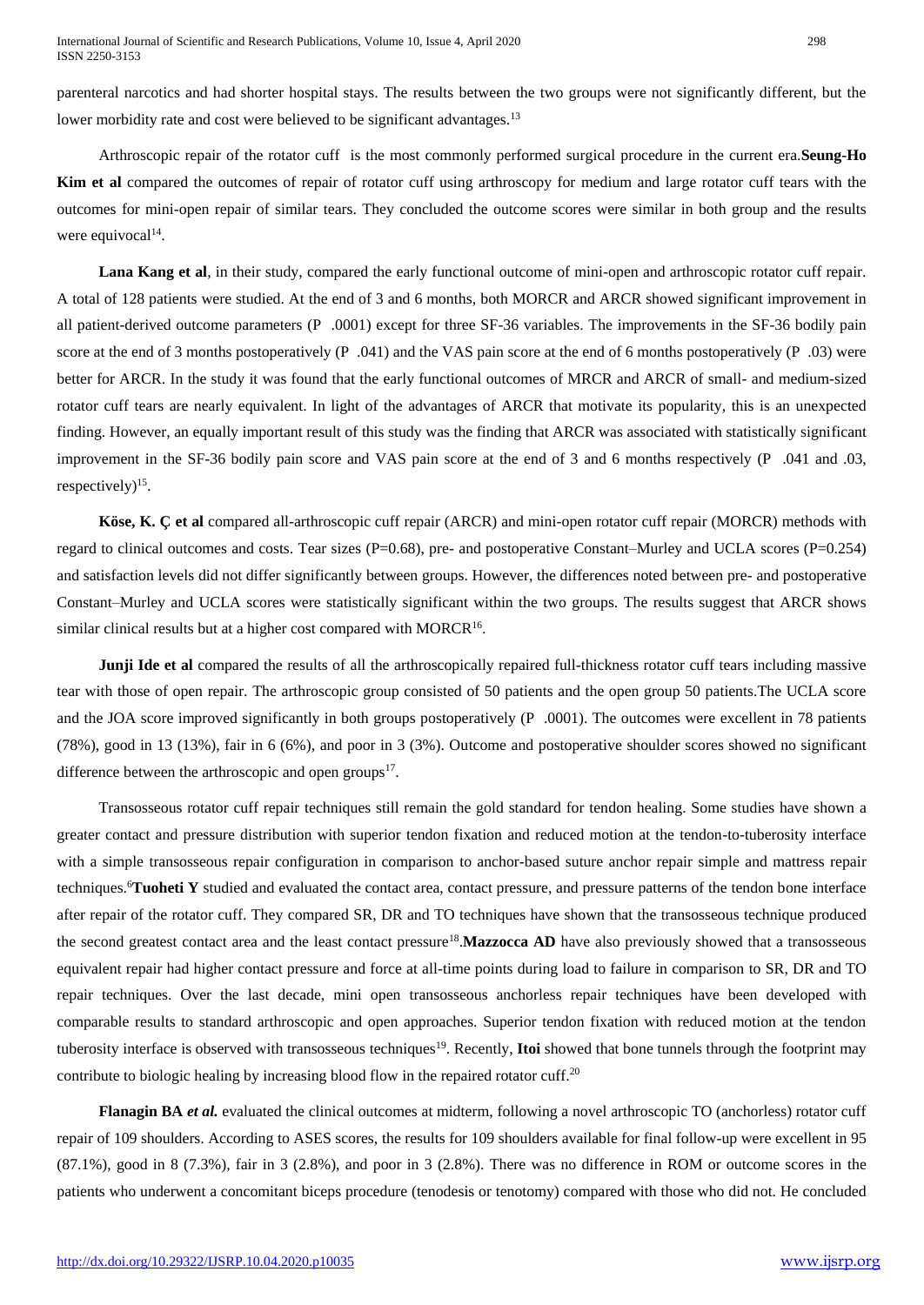with Arthroscopic TO rotator cuff repair leads to statistically significant midterm improvement in ROM and satisfactory subjective outcome scores with low complication/failure rates in patients with average medium-sized rotator cuff tears with minimal fatty infiltration $21$ 

**SG Krishnan** *et al.*, studied arthroscopic transosseous repair of rotator cuff for full-thickness tears of the Rotator Cuff in Patients age less than 40 Years. All patients (100%) reported diminished pain, and 22 (95%) reported improvement with activities of daily living. Complications included superficial wound infection (1) and axillary nerve palsy after initial dislocation (1). Given the choice, 22 patients  $(95\%)$  would have same procedure again<sup>22</sup>.

Several techniques for suture anchor repair of rotator cuff defects have been introduced over the past few years. Besides established single-row repairs, classical double row (DR), and suture bridge DR transosseous equivalent (TOE) technique has been developed.

At present, single row is the most frequently used repair, with sutureanchors disposed in 1 row over the humeral head, at the native site of insertion ofthe tendon.<sup>8</sup>

Technically, SR technique is simpler, quicker, inflicts less trauma to tendon margins, cheaper, and easier to revise. On the downside, the SR techniquehas smaller contact area and pressures, and the repaired tendon is allowed to healover the smaller area, which theoretically predisposes SR repair to poor healing potential.<sup>23</sup>

**Stoppani CA et al** evaluated the clinical and radiological outcomes of arthroscopic rotator cuff repair using 2 different techniques: single-row anchor fixation versus transosseous hardware-free suture repair. Sixty nine patients were enrolled in the study and the patients were evaluated clinically before surgery, during the 28 days after surgery, and at least 1 year after the operation by the use of validated rating scores (Constant score, QuickDASH, and numerical rating scale [NRS]).: No significant differences were found between the 2 arthroscopic repair techniques in terms of functional and radiological outcomes. However, postoperative pain decreased quickly after the transosseous procedure, which therefore emerges as a possible improvement in the surgical repair of the rotator cuff<sup>24</sup>.

Garofalo R *et al.* reviewed the structural and clinical outcomes of 96 cases rotator cuff tear, repaired arthroscopically, with a single row (SR) or transosseous (TO) anchorless technique. In 96 patients, 42 patients in the SR group and 54 patients in the TO group. In the SR group the Constant rating system showed significant improvement from a preoperative average rating of 44.8 to an average of 85.7. In the TO repair group the Constant rating system showed a significant improvement from a preoperative average of 46.1 to an average of 87.6 postoperatively. According to ASES index scores, the average total score improved from 42.8 to 92.0 in the anchor group and 40.4 to 94.6 in the TO group. There was no statistical difference between the two groups in clinical outcomes $21$ .

**Randelli P** *et al.* demonstrated for the first time in a randomized double blind clinical trial, comparing anchorless transosseous versus anchored single-row repair similar results in regard to MRI assessed tendon healing (87% vs 88% Sugaya type I-III 1 year after surgery) and shoulder function assessed by Constant score, Quick DASH, and pain score. The difference in functional outcome between the intact and retorn patients, expressed by the Constant and QuickDASH scores, revealed no differences ( $P = .57$  and  $P = .56$ , respectively). The difference in strength between patients with an untorn rotator cuff and those with a retorn rotator cuff (7.02 vs 5.73 kg, respectively) was not statistically significant (P = .31). The difference in pain between these 2 groups was statistically significant ( $P = .03$ ), with a mean NRS score of 1.11 in the patients with intact rotator cuffs and 2.75 in the group with retorn rotator cuffs. No postoperative complications, except for retears, occurred during the study period.<sup>24</sup>

In the "double row" configuration, 2 rows of suture anchors are placed over the articular cartilage margin of the anatomic neck (medial) and along the lateral edge of the tuberosity (lateral) to better restore the native rotator cuff footprint. Usually, a mattress configuration is used to tie the medial suture anchors, and a simple configuration is performed for the lateral anchors.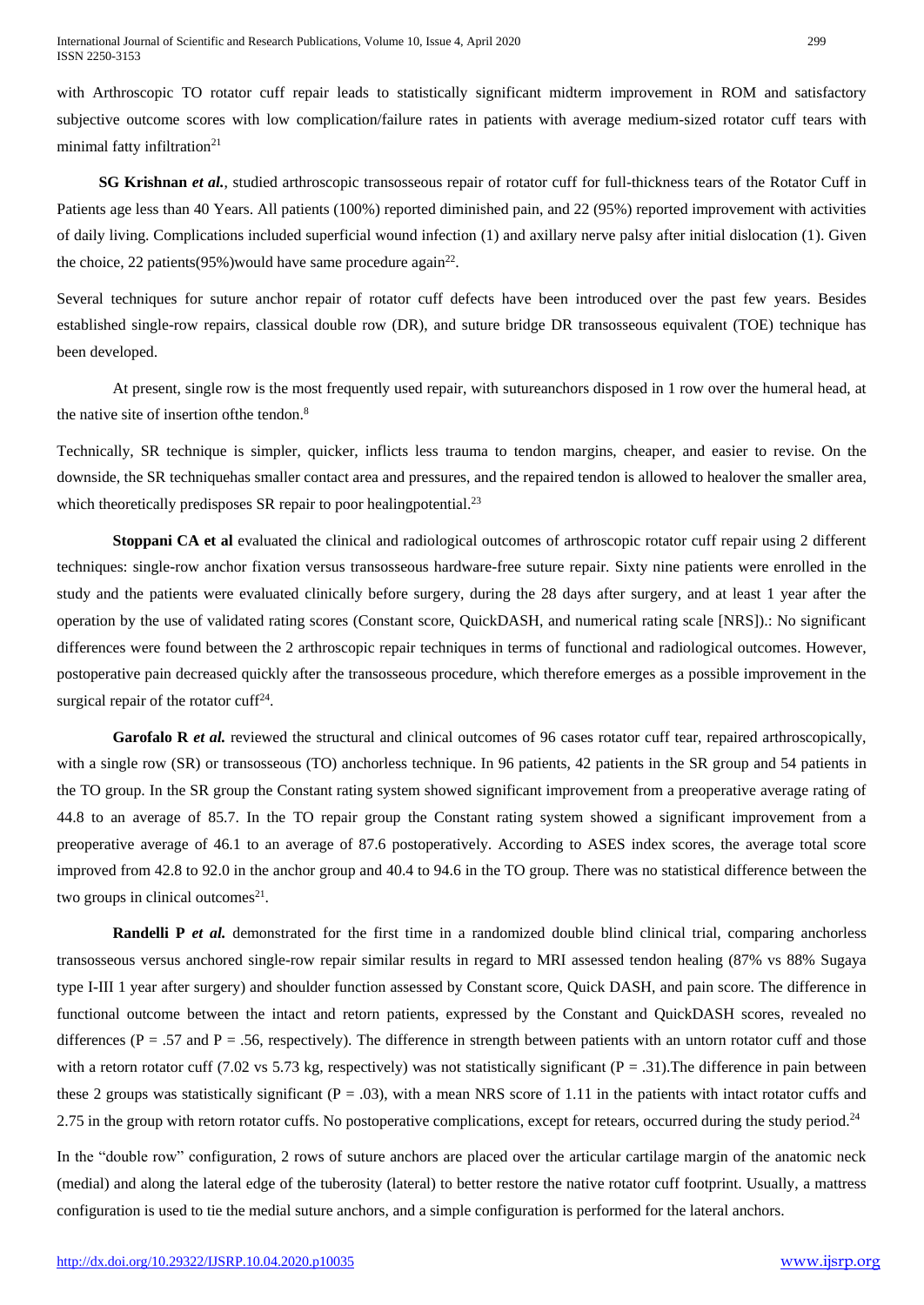International Journal of Scientific and Research Publications, Volume 10, Issue 4, April 2020 300 ISSN 2250-3153

The suture bridge double- row technique as originally introduced by **Park** *et al*<sup>25</sup>. It was developed to maximize tendonto-bone compression by bridging the medial suture limbs to lateral suture anchors. This results in compression of the tendon onto the rotator cuff footprint.

Classic DR is criticized for increased operative time, complexity of the procedure, and higher cost of more implants used without having any major added clinical advantage over SR. In addition, presence of excess implant at the footprint renders repair of re-tear difficult.<sup>26</sup>

**Francesco Franceschi et al** hypothesized that there was no difference in clinical and imaging outcome between singlerow and double-row suture anchor technique repairs of rotator cuff tear .The authors recruited 60 patients. In 30 patients, rotator cuff repair was performed with a single-row suture anchor technique (group I). In the other 30 patients, rotator cuff repair was performed with a double-row suture anchor technique (group II).The UCLA rating system showed a statistically significant improvement from a preoperative mean rating of 11.5 (range, 6-14) to a mean of 32.9 (range, 29-35) postoperatively  $(P < .05)$  in GROUP 1. The UCLA rating system showed a statistically significant improvement from a preoperative mean rating of 10.1 (range, 5-14) to a mean of 33.3 (range, 30-35) postoperatively ( $P < .05$ ) in GROUP  $2<sup>8</sup>$ .

As per our review and as per our discussion above rotator cuff repairs give good to excellent results irrespective of the type of surgery performed. RCTs with larger number of patients may help to prove the superiority of one procedure over the other.

# V. CONCLUSION

All surgical repair of complete rotator cuff tears gave equivocal results as evidenced by our review. All procedures gave good or excellent functional outcomes in most of the patients. Based on the patient convenience, surgeon's experience and monitory consideration, any surgical fixation of rotator cuff either transosseous or suture anchor fixation through any approach open, mini open and arthroscopic procedures may be performed.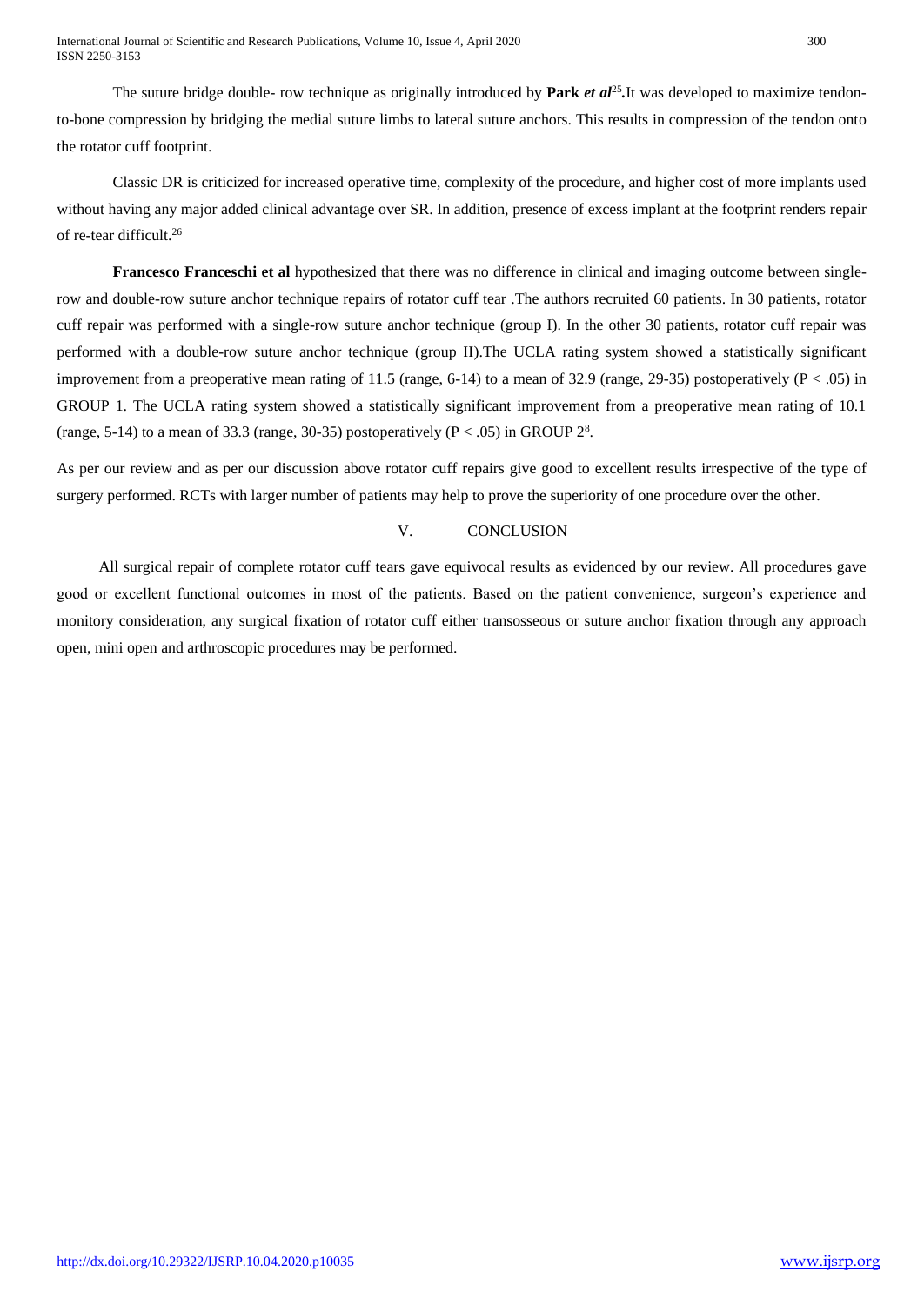# I. APPENDIX

#### TABLE 1: CUMULATIVE TABLE SHOWING FUNCTIONAL OUTCOME SCORES OF THE VARIOUS ARTICLES EVIEWED

| S.N<br>$\bf{0}$ | <b>AUTHOR</b>              | <b>YEA</b><br>$\mathbf R$ | <b>SCORING SYSTEM</b>                                                                           | No. of<br>shoulder<br>$\mathbf{s}$ | <b>Surgeries</b><br>compared                                                                                        | <b>INTERPRETATION</b>                                                                                                                                                                                                                                                                                                                                                                                                                                |  |  |  |
|-----------------|----------------------------|---------------------------|-------------------------------------------------------------------------------------------------|------------------------------------|---------------------------------------------------------------------------------------------------------------------|------------------------------------------------------------------------------------------------------------------------------------------------------------------------------------------------------------------------------------------------------------------------------------------------------------------------------------------------------------------------------------------------------------------------------------------------------|--|--|--|
|                 | Paulos L.E. and Kody<br>MH | 1994                      | <b>UCLA</b>                                                                                     | 18                                 | Mini open<br>transosseous repair<br>with sub acromial<br>decompression                                              | VAS scores improved from an average of 1.6 to 7.6.<br>Average UCLA score: 33.33                                                                                                                                                                                                                                                                                                                                                                      |  |  |  |
| 2               | Blevine FT et al           | 1996                      | Modified Hospital for Special<br><b>Surgery Shoulder Score</b>                                  | 78                                 | arthroscopic assisted<br>mini-open rotator<br>cuff repair                                                           | The modified HSS shoulder score in the 47 patients who completed a<br>questionnaire and a physical examination increased from 44 of 100<br>preoperatively to 86 of 100 postoperatively ( $P < .05$ ).                                                                                                                                                                                                                                                |  |  |  |
| $\mathcal{E}$   | Seung Ho Kim et al         | 2003                      | <b>UCLA</b> score                                                                               | 76                                 | arthroscopic repair<br>of medium and large<br>rotator cuff tears and<br>mini-open repair of<br>similar tears        | surgical<br>Preop<br>2<br>score<br>technique<br>yrs<br>$33+$ /<br><b>UCLA</b><br>Arthroscopic<br>$19+/-$<br>4.3<br>$-2.8$<br>Repair<br>$18+/-$<br>$33+$<br>Mini-Open<br>$-3.4$<br>2.6<br>Repair<br>$95+$<br><b>ASES</b><br>Arthroscopic<br>$61+/-$<br>16<br>$-7.2$<br>Repair<br>$\frac{1}{59}$ +/-<br>$95+$ /<br>Mini-Open                                                                                                                           |  |  |  |
| $\overline{4}$  | Junji Ide et al            | 2005                      | -UCLA score<br>-JOA score(Japanese<br>Orthopaedic Association)                                  | 100                                | all-arthroscopic<br>repair of full-<br>thickness rotator<br>cuff tears including<br>massive tear and<br>open repair | $-7.3$<br>12<br>Repair<br>49<br>surgical<br>Preop<br>score<br>technique<br>m<br><b>UCLA</b><br>16.1<br>32.0<br>Arthroscopic<br>Repair<br>15.5<br>31.6<br>Open Repair<br>JOA score<br>58.7<br>Arthroscopic<br>94.0<br>Repair<br>56.9<br>92.1<br>Open Repair                                                                                                                                                                                           |  |  |  |
| .5              | S.G. Kreshnan et al        | 2007                      | ASES score                                                                                      | 24                                 | arthroscopic suture<br>anchor repair of full-<br>thickness tear                                                     | Mean preoperative American Shoulder and Elbow Surgeon's (ASES)<br>self-report score was 42 (range, 22 to 60); the mean postoperative score<br>was 92 (range, 65 to 100; $P < .01$ ).                                                                                                                                                                                                                                                                 |  |  |  |
| 6               | Lana Kang M.D. et al       | 2007                      | -VAS score<br>$-SF-36$<br>$-SST$<br>-DASH<br>http://dx.doi.org/10.29322/IJSRP.10.04.2020.p10035 | 128                                | Mini-<br>open and arthroscop<br>ic rotator cuff repair.                                                             | Mini open rotator cuff repair<br>Scor<br>Preop<br>3mon<br>6 <sub>mon</sub><br>e<br>$40.7 +/-$<br>$18.8 + -19.1$<br><b>DAS</b><br>$29.1 +/-$<br>17.5<br>18.8<br>H<br>$9.3 + 2.5$<br><b>SST</b><br>$5.2 + (-3.1)$<br>$7.4 + (-2.7)$<br>$\frac{7.115117.019}{2.5}$<br>$3.0 + (-1.9$<br><b>VAS</b><br>$5.9 + -2.2$<br>Arthroscopic<br>$SF-$<br>$73.9 +/-$<br>$73.2 +/-$<br>$79.2 + (-21.4$<br>rotator cuff repair<br>36<br>20.4<br>21.4<br>$S$ Pr 3<br>6 |  |  |  |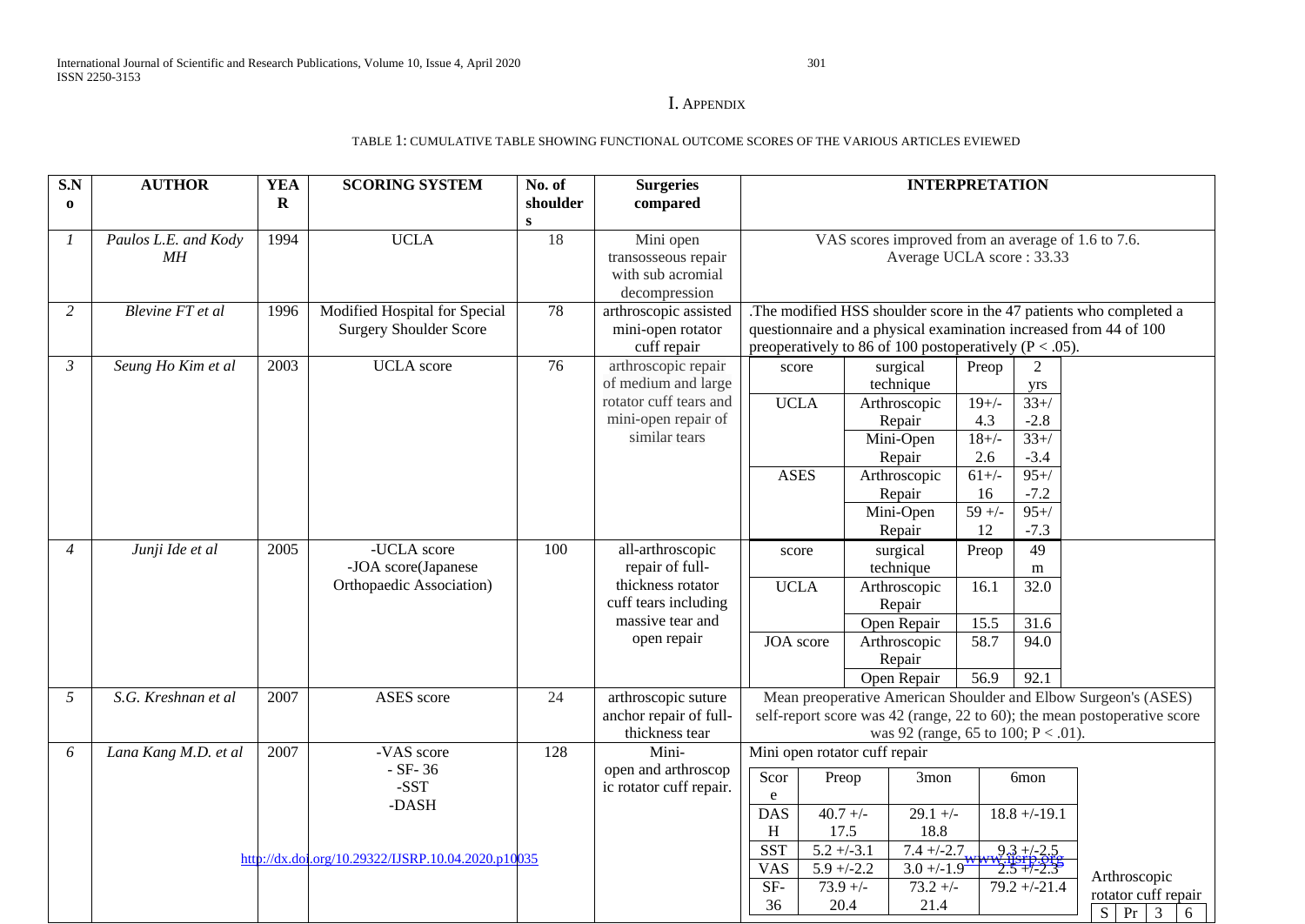|  |  |  | core         | e op           | months         |  |
|--|--|--|--------------|----------------|----------------|--|
|  |  |  | DA           | $42.8 +/-$     | $30.6 +/-$     |  |
|  |  |  | <b>SH</b>    | 17.9           | 19.8           |  |
|  |  |  | <b>SST</b>   | $4.7 + (-2.9)$ | $6.8 + (-3.0)$ |  |
|  |  |  | VA           | $6.2 + (-1.9)$ | $2.7 + (-2.7)$ |  |
|  |  |  | $\sim$<br>ັນ |                |                |  |
|  |  |  | SF-          | $66.6+/-$      | $70.0 +/-$     |  |
|  |  |  | 36           | 20.2           | 21.6           |  |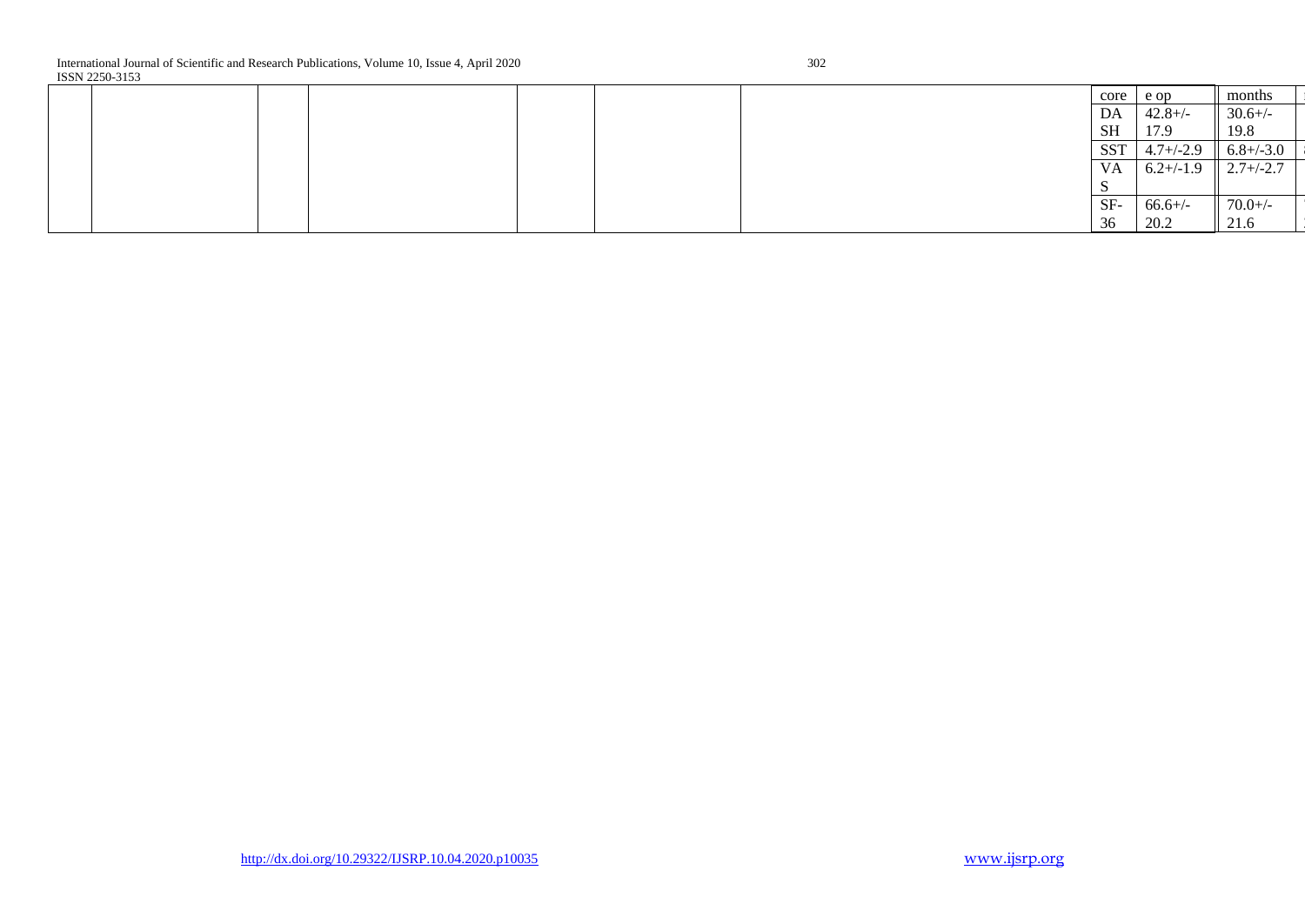|    | Köse, K.Ç., Tezen et al | 2008 | <b>Constant Murley score</b>                              | $\overline{50}$ | all-arthroscopic cuff                         | score                    | surgical technique                                                    | Preop            |                | Postop                  |
|----|-------------------------|------|-----------------------------------------------------------|-----------------|-----------------------------------------------|--------------------------|-----------------------------------------------------------------------|------------------|----------------|-------------------------|
|    |                         |      | <b>UCLA</b> score                                         |                 | repair (ARCR) and<br>mini-open rotator cuff   | Constant<br>Murley score | All arthroscopic<br>cuff repair                                       | $46.2 + (-11.8)$ |                | $83.56 + / -11.45$      |
|    |                         |      |                                                           |                 | repair (MORCR)<br>methods                     |                          | Mini-open rotator<br>cuff repair                                      | $45.6 + (-12.4)$ |                | $79.56 + (-13.64)$      |
|    |                         |      |                                                           |                 |                                               | <b>UCLA</b> score        | All arthroscopic                                                      | $11.2 + (-5.6)$  |                | $29.76 + (-4.5)$        |
|    |                         |      |                                                           |                 |                                               |                          | cuff repair<br>Mini-open rotator                                      | $10.6 + (-4.5)$  |                | $28.8 + / -3.42$        |
|    |                         |      |                                                           |                 |                                               |                          | cuff repair                                                           |                  |                |                         |
| 8  | Flanagin BA et al       | 2016 | <b>ASES</b>                                               | 109             | novel arthroscopic TO                         |                          | American Shoulder and Elbow Surgeons (ASES) score post operatively    |                  |                |                         |
|    |                         |      | Forward flexion                                           |                 | (anchorless) rotator<br>cuff repair technique | Scores                   | at an average 38.0 months was 94.6 showing                            |                  | No of shoulder |                         |
|    |                         |      | <b>External rotation</b><br>Internal rotation             |                 |                                               | Excellent                |                                                                       |                  | 95             |                         |
|    |                         |      | $N=56$                                                    |                 |                                               | Good                     |                                                                       |                  | 8              |                         |
|    |                         |      |                                                           |                 |                                               | Fair                     |                                                                       |                  | $\overline{3}$ |                         |
|    |                         |      |                                                           |                 |                                               | Poor                     |                                                                       |                  | $\overline{3}$ |                         |
| 9  | Randelli P et al        | 2017 | Constant score                                            | 69              | arthroscopic rotator                          | Score                    | surgical technique                                                    |                  | Preop          | 1 yr                    |
|    |                         |      | Quick DASH                                                |                 | cuff repair using 2                           | Constant score           | Anchor (single row)                                                   |                  | 65.1           | 72.3                    |
|    |                         |      | Numerical rating scale                                    |                 | different techniques:                         |                          | Transosseous                                                          |                  | 64.3           | 69.9                    |
|    |                         |      | $N=69$                                                    |                 | single-row anchor                             | QuickDASH                | Anchor(single row)                                                    |                  | 45.4           | 2.3                     |
|    |                         |      |                                                           |                 | fixation versus<br>transosseous               |                          | Transosseous                                                          |                  | 55.6           | 4.5                     |
|    |                         |      |                                                           |                 | hardware-free suture                          |                          |                                                                       |                  |                |                         |
|    |                         |      |                                                           |                 | repair                                        |                          |                                                                       |                  |                |                         |
| 10 | Dinsha BS et al         | 2017 | <b>Constant Score</b>                                     | $\overline{31}$ | rotator cuff repair                           |                          | Of the 31 patients who underwent rotator cuff repair using all-suture |                  |                |                         |
|    |                         |      | $N=31$                                                    |                 | using all-suture                              |                          | anchors the average Constant score was 77 at the end of 1 year follow |                  |                |                         |
|    |                         |      |                                                           |                 | anchors                                       |                          | up.                                                                   |                  |                |                         |
| 11 | Carlo Stoppani et al    | 2017 | Constant score<br>Quick DASH                              | 69              | Arthroscopic suture<br>anchor repair and      |                          |                                                                       |                  |                |                         |
|    |                         |      | $N=96$                                                    |                 | transosseous repair                           | score<br>Constant score  | surgical technique<br>Anchor                                          |                  | Preop<br>65.1  | 15 <sub>m</sub><br>72.3 |
|    |                         |      |                                                           |                 |                                               |                          | Transosseous                                                          |                  | 64.3           | 69.9                    |
|    |                         |      |                                                           |                 |                                               | QuickDASH                | Anchor                                                                |                  | 45.4           | 2.3                     |
|    |                         |      |                                                           |                 |                                               |                          | Transosseous                                                          |                  | 55.6           | 4.5                     |
| 12 | Garofalo R et al        | 2018 | <b>ASES</b>                                               | 96              | arthroscopic repair for                       | score                    | surgical technique                                                    |                  | Preop          | 15 <sub>m</sub>         |
|    |                         |      | 96 patients who underwent                                 |                 | superior or                                   | ASES score               | Anchor (single row)                                                   |                  | $44.8 \pm 4.1$ | $85.7 \pm$              |
|    |                         |      | an arthroscopic repair for                                |                 | posterosuperior rotator                       |                          |                                                                       |                  |                | 6.1                     |
|    |                         |      | superior or                                               |                 | cuff tear using TO or a                       |                          | Transosseous                                                          |                  | $46.1 \pm 7.2$ | $87.6 \pm$              |
|    |                         |      | posterosuperior rotator<br>cuff tear using TO (n:54) or a |                 | <b>SR</b>                                     |                          |                                                                       |                  |                | 4.1                     |
|    |                         |      | http://dx.dci.6R/(0:22322dJSRd1t0s04c00201p10035          |                 |                                               | QuickDASH                | Anchor(single row)                                                    | www.ijsrp.org    | $40.4 \pm 7.2$ | $92.1 \pm$<br>4.3       |
|    |                         |      | enrolled in this study after                              |                 |                                               |                          | Transosseous                                                          |                  | $42.8 \pm 8.2$ | $94.6 \pm$              |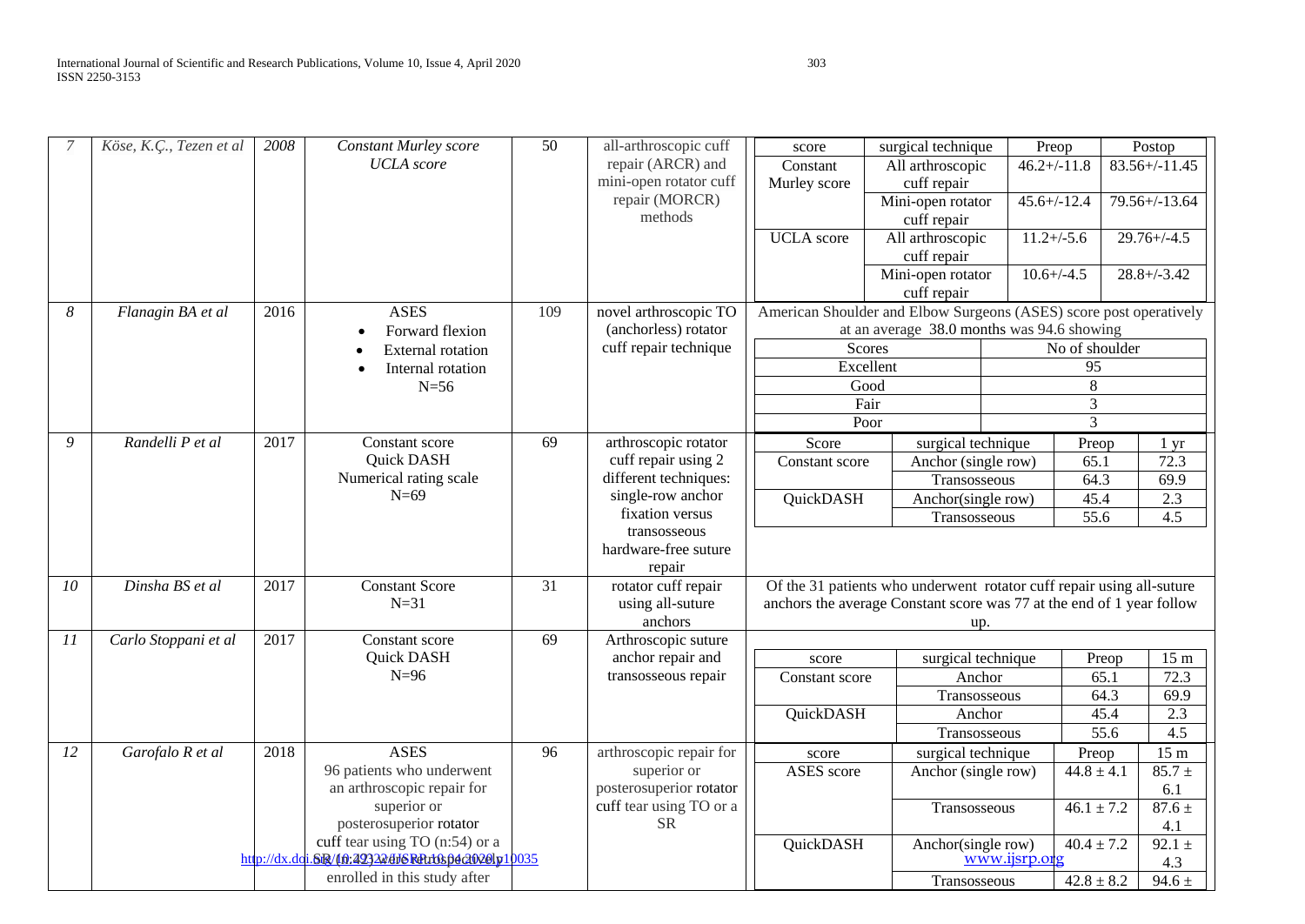| <b>BULLETO 2122</b> |  |  |                                        |  |  |  |  |  |  |     |  |
|---------------------|--|--|----------------------------------------|--|--|--|--|--|--|-----|--|
|                     |  |  | . .<br>al and<br>$\mathbf{a}$<br>elini |  |  |  |  |  |  | 0.1 |  |
|                     |  |  | 111'                                   |  |  |  |  |  |  |     |  |
|                     |  |  | $\Omega$                               |  |  |  |  |  |  |     |  |

Table 2:Showing only Excellent and good results by the end of study period for the most commonly performed procedures for mini open rotator cuff repair.

| Surgical procedure                | -11<br>Excellent            | Good     |
|-----------------------------------|-----------------------------|----------|
| Mini open rotator cuff repair     | חרו<br>$\sim$ $\sim$ $\sim$ | --       |
| Arthroscopic suture anchor repair | $\sim$<br>LO.               | $20^{-}$ |
| Arthroscopic transosseous repair  | 1 U 1                       |          |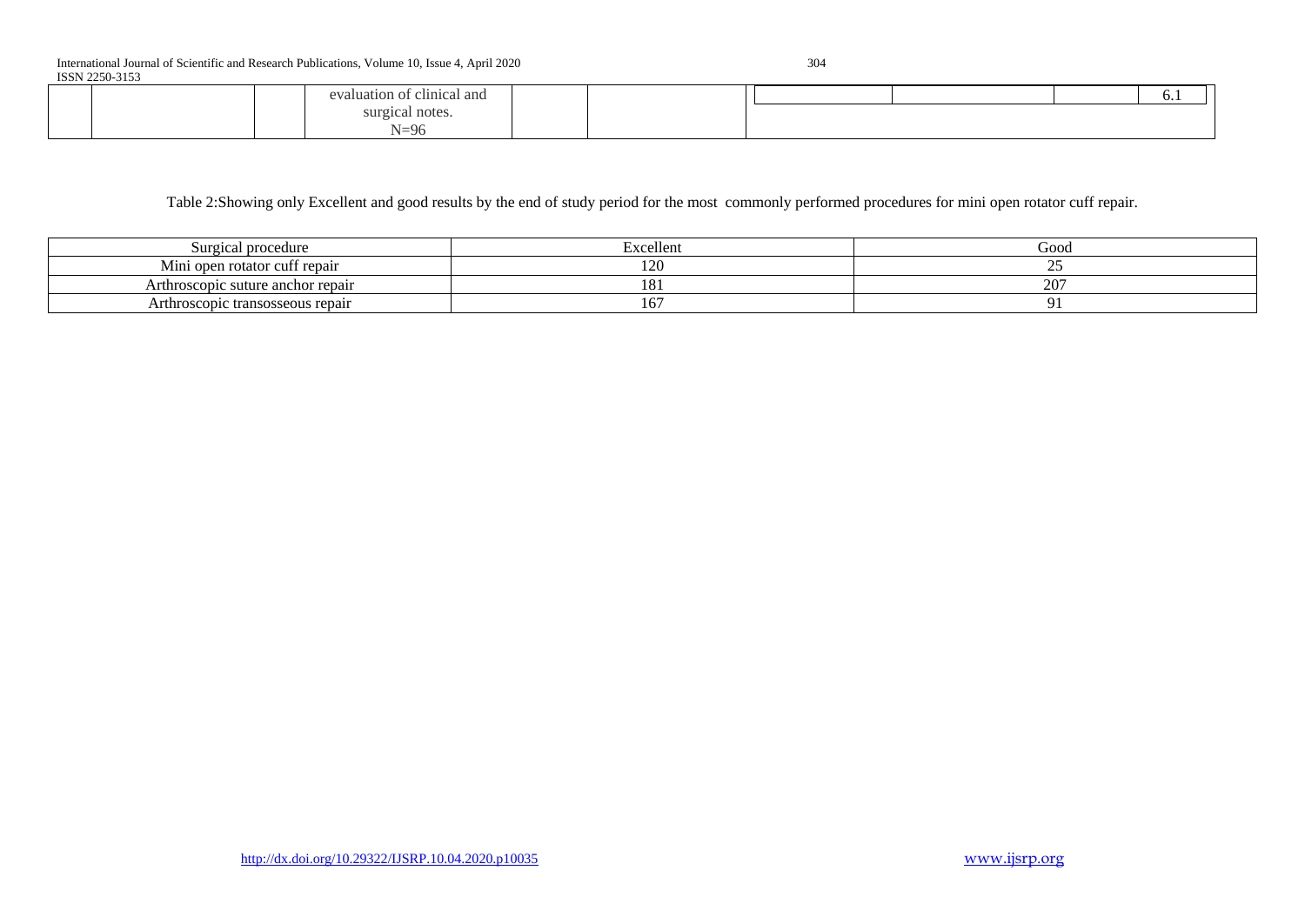# VII. ACKNOWLEDGMENT

#### VIII. REFERENCES

1. Wani Z, Abdulla M, Habeebullah A, Kalogriantis S. Rotator cuff tears: Review of epidemiology, clinical assessment and operative treatment. Trauma. 2016 Jul;18(3):190–204.

2. Dunn WR, Schackman BR, Walsh C, Lyman S, Jones EC, Warren RF, et al. Variation in orthopaedic surgeons' perceptions about the indications for rotator cuff surgery. J Bone Joint Surg Am. 2005 Sep;87(9):1978–84.

3. Ra P, K Y, Cs A, Rt B, El F, A G, et al. American Academy of Orthopaedic Surgeons Clinical Practice Guideline on: optimizing the management of rotator cuff problems. J Bone Joint Surg Am. 2012 Jan 1;94(2):163–7.

4. Kirkley A, Griffin S, Dainty K. Scoring systems for the functional assessment of the shoulder. Arthroscopy: The Journal of Arthroscopic & Related Surgery. 2003 Dec 1;19(10):1109–20.

5. Misamore GW, Ziegler DW, Rushton JL. Repair of the rotator cuff. A comparison of results in two populations of patients. J Bone Joint Surg Am. 1995 Sep;77(9):1335–9.

6. Walker N, Melzer C, Wirth CJ. Shoulder surgery for rotator cuff tears: Ultrasonographic 3-year follow-up of 97 cases. ActaOrthopaedicaScandinavica. 1991 Jan 1;62(2):142–7.

7. Burkhart SS. A Stepwise Approach to Arthroscopic Rotator Cuff Repair Based on Biomechanical Principles. Arthroscopy: The Journal of Arthroscopic & Related Surgery. 2000 Jan;16(1):82–90.

8. Franceschi F, Ruzzini L, Longo UG, Martina FM, Zobel BB, Maffulli N, et al. Equivalent clinical results of arthroscopic single-row and double-row suture anchor repair for rotator cuff tears: a randomized controlled trial. Am J Sports Med. 2007 Aug;35(8):1254–60.

9. Cole BJ, ElAttrache NS, Anbari A. Arthroscopic rotator cuff repairs: an anatomic and biomechanical rationale for different suture-anchor repair configurations. Arthroscopy. 2007 Jun;23(6):662–9.

10. Paulos L, Kody M. Arthroscopically Enhanced "Miniapproach" to Rotator Cuff Repair. The American journal of sports medicine. 1994 Jan 1;22:19–25.

11. Blevins FT, Warren RF, Cavo C, Altchek DW, Dines D, Palletta G, et al. Arthroscopic assisted rotator cuff repair: Results using a mini-open deltoid splitting approach. Arthroscopy: The Journal of Arthroscopic & Related Surgery. 1996 Feb 1;12(1):50– 9.

12. Baker CL, Liu SH. Comparison of open and arthroscopically assisted rotator cuff repairs. Am J Sports Med. 1995 Feb;23(1):99–104.

13. Weber SC, Schaefer R. Mini-open versus traditional open repair in the management of small and moderate size tears of the rotator cuff. Arthroscopy. 1993 Jan 1;9:365–6.

14. Kim S-H, Ha K-I, Park J-H, Kang J-S, Oh S, Oh I. Arthroscopic versus mini-open salvage repair of the rotator cuff tear: Outcome analysis at 2 to 6 years' follow-up. Arthroscopy : the journal of arthroscopic & related surgery : official publication of the Arthroscopy Association of North America and the International Arthroscopy Association. 2003 Oct 1;19:746–54.

15. Kang L, Henn RF, Tashjian RZ, Green A. Early Outcome of Arthroscopic Rotator Cuff Repair: A Matched Comparison With Mini-Open Rotator Cuff Repair. Arthroscopy: The Journal of Arthroscopic & Related Surgery. 2007 Jun 1;23(6):573-582.e2.